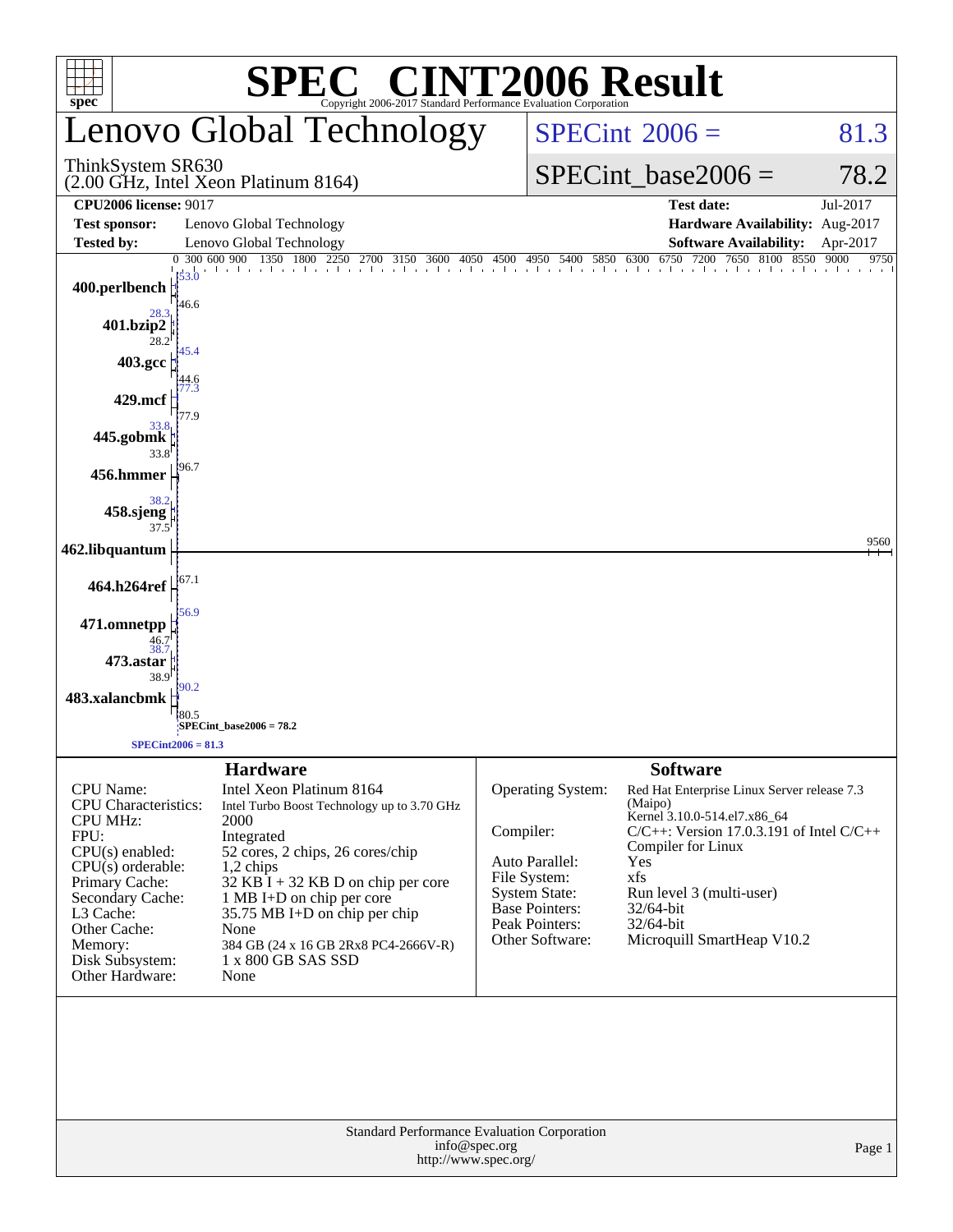

# enovo Global Technology

#### ThinkSystem SR630

(2.00 GHz, Intel Xeon Platinum 8164)

 $SPECint2006 = 81.3$  $SPECint2006 = 81.3$ 

### SPECint base2006 =  $78.2$

**[Test sponsor:](http://www.spec.org/auto/cpu2006/Docs/result-fields.html#Testsponsor)** Lenovo Global Technology **[Hardware Availability:](http://www.spec.org/auto/cpu2006/Docs/result-fields.html#HardwareAvailability)** Aug-2017

**[CPU2006 license:](http://www.spec.org/auto/cpu2006/Docs/result-fields.html#CPU2006license)** 9017 **[Test date:](http://www.spec.org/auto/cpu2006/Docs/result-fields.html#Testdate)** Jul-2017 **[Tested by:](http://www.spec.org/auto/cpu2006/Docs/result-fields.html#Testedby)** Lenovo Global Technology **[Software Availability:](http://www.spec.org/auto/cpu2006/Docs/result-fields.html#SoftwareAvailability)** Apr-2017

#### **[Results Table](http://www.spec.org/auto/cpu2006/Docs/result-fields.html#ResultsTable)**

|                                                                                                          | <b>Base</b>    |              |                |              |                | <b>Peak</b>  |                |              |                |              |                |              |
|----------------------------------------------------------------------------------------------------------|----------------|--------------|----------------|--------------|----------------|--------------|----------------|--------------|----------------|--------------|----------------|--------------|
| <b>Benchmark</b>                                                                                         | <b>Seconds</b> | <b>Ratio</b> | <b>Seconds</b> | <b>Ratio</b> | <b>Seconds</b> | <b>Ratio</b> | <b>Seconds</b> | <b>Ratio</b> | <b>Seconds</b> | <b>Ratio</b> | <b>Seconds</b> | <b>Ratio</b> |
| $ 400$ .perlbench                                                                                        | 209            | 46.7         | 210            | 46.6         | 210            | 46.5         | 184            | 53.0         | 184            | 53.1         | 184            | 53.0         |
| $401$ .bzip2                                                                                             | 342            | 28.2         | 342            | 28.2         | 342            | 28.2         | 341            | 28.3         | 341            | 28.3         | 341            | 28.3         |
| $403.\text{gcc}$                                                                                         | 180            | 44.7         | 180            | 44.6         | 181            | 44.6         | 177            | 45.4         | 177            | 45.4         | 177            | 45.4         |
| $429$ mcf                                                                                                | 117            | 77.9         | 119            | 76.3         | 117            | 77.9         | 118            | 77.3         | 120            | 76.0         | 117            | 77.7         |
| $445$ .gobmk                                                                                             | 311            | 33.8         | 310            | 33.8         | 311            | 33.7         | 310            | 33.8         | 311            | 33.8         | 310            | 33.8         |
| 456.hmmer                                                                                                | 96.4           | 96.7         | 96.4           | 96.7         | 96.6           | 96.5         | 96.4           | 96.7         | 96.4           | 96.7         | 96.6           | 96.5         |
| $458$ .sjeng                                                                                             | 323            | 37.5         | 323            | 37.5         | 323            | 37.5         | 317            | 38.2         | 317            | 38.2         | 317            | 38.2         |
| 462.libquantum                                                                                           | 2.20           | 9430         | 2.13           | 9740         | 2.17           | 9560         | 2.20           | 9430         | 2.13           | 9740         | 2.17           | 9560         |
| 464.h264ref                                                                                              | 334            | 66.2         | 330            | 67.1         | 330            | 67.1         | 334            | 66.2         | 330            | 67.1         | 330            | 67.1         |
| $ 471$ .omnetpp                                                                                          | 133            | 47.0         | 134            | 46.7         | 134            | 46.7         | 110            | 56.9         | 111            | 56.5         | <b>110</b>     | 56.9         |
| $473$ . astar                                                                                            | 180            | 39.0         | 181            | 38.7         | 181            | 38.9         | 180            | 38.9         | 181            | 38.7         | 181            | 38.7         |
| 483.xalancbmk                                                                                            | 85.8           | 80.5         | 85.7           | 80.5         | 85.8           | 80.5         | 76.4           | 90.3         | 77.7           | 88.8         | 76.5           | 90.2         |
| Results appear in the order in which they were run. Bold underlined text indicates a median measurement. |                |              |                |              |                |              |                |              |                |              |                |              |

#### **[Submit Notes](http://www.spec.org/auto/cpu2006/Docs/result-fields.html#SubmitNotes)**

The config file option 'submit' was used.

### **[Operating System Notes](http://www.spec.org/auto/cpu2006/Docs/result-fields.html#OperatingSystemNotes)**

Stack size set to unlimited using "ulimit -s unlimited"

### **[Platform Notes](http://www.spec.org/auto/cpu2006/Docs/result-fields.html#PlatformNotes)**

Standard Performance Evaluation Corporation [info@spec.org](mailto:info@spec.org) BIOS configuration: Choose Operating Mode set to Maximum Performance Hyper-Threading set to Disable Stale AtoS set to Enable LLC dead line alloc set to Disable Sysinfo program /home/cpu2006-1.2-ic17.0u3/config/sysinfo.rev6993 Revision 6993 of 2015-11-06 (b5e8d4b4eb51ed28d7f98696cbe290c1) running on localhost.localdomain Wed Jul 5 00:04:09 2017 This section contains SUT (System Under Test) info as seen by some common utilities. To remove or add to this section, see: <http://www.spec.org/cpu2006/Docs/config.html#sysinfo> From /proc/cpuinfo model name : Intel(R) Xeon(R) Platinum 8164 CPU @ 2.00GHz 2 "physical id"s (chips) 52 "processors" cores, siblings (Caution: counting these is hw and system dependent. The following excerpts from /proc/cpuinfo might not be reliable. Use with Continued on next page

<http://www.spec.org/>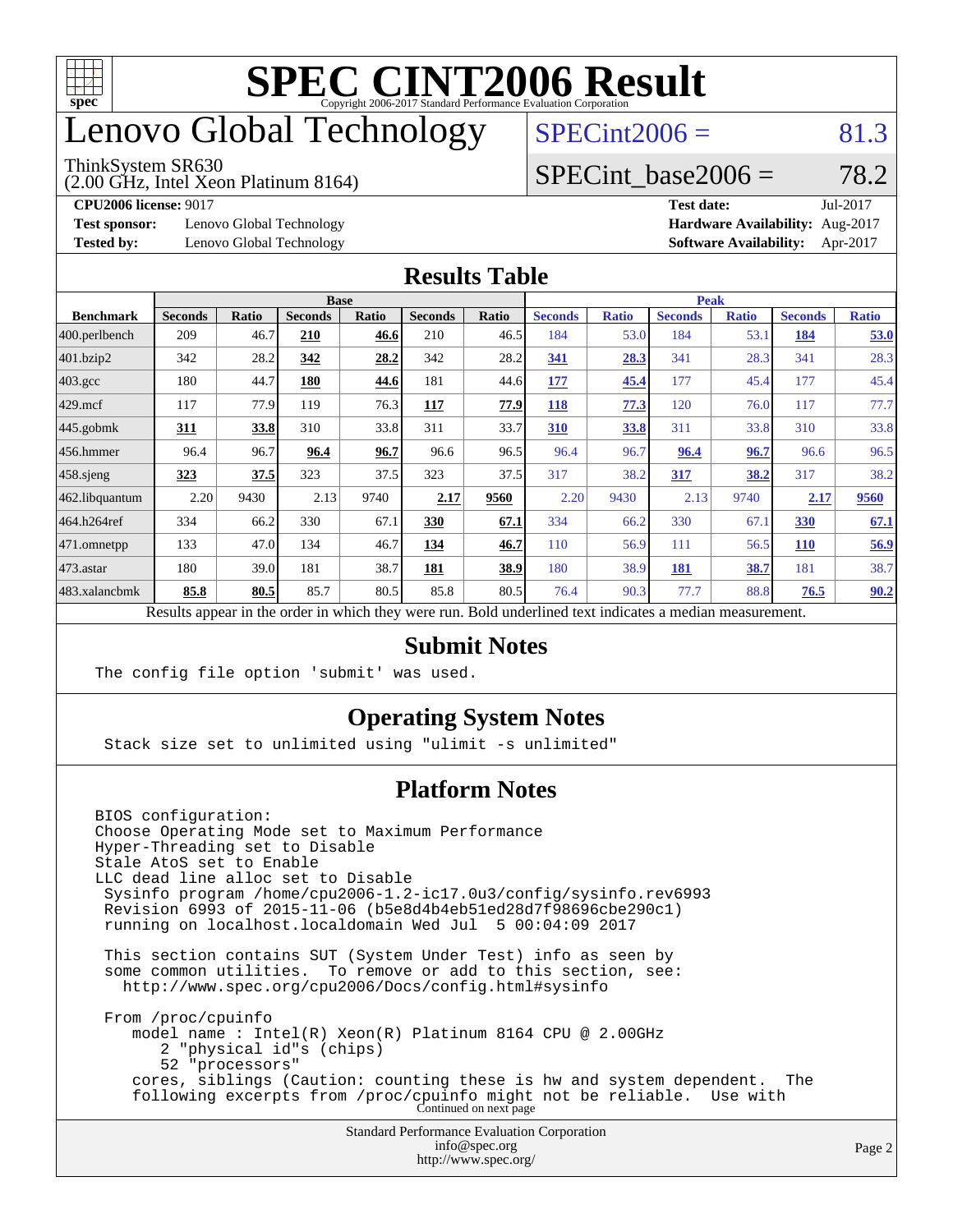

## enovo Global Technology

ThinkSystem SR630

 $SPECint2006 = 81.3$  $SPECint2006 = 81.3$ 

SPECint base2006 =  $78.2$ 

**[Test sponsor:](http://www.spec.org/auto/cpu2006/Docs/result-fields.html#Testsponsor)** Lenovo Global Technology **[Hardware Availability:](http://www.spec.org/auto/cpu2006/Docs/result-fields.html#HardwareAvailability)** Aug-2017 **[Tested by:](http://www.spec.org/auto/cpu2006/Docs/result-fields.html#Testedby)** Lenovo Global Technology **[Software Availability:](http://www.spec.org/auto/cpu2006/Docs/result-fields.html#SoftwareAvailability)** Apr-2017

(2.00 GHz, Intel Xeon Platinum 8164)

**[CPU2006 license:](http://www.spec.org/auto/cpu2006/Docs/result-fields.html#CPU2006license)** 9017 **[Test date:](http://www.spec.org/auto/cpu2006/Docs/result-fields.html#Testdate)** Jul-2017

#### **[Platform Notes \(Continued\)](http://www.spec.org/auto/cpu2006/Docs/result-fields.html#PlatformNotes)**

Standard Performance Evaluation Corporation [info@spec.org](mailto:info@spec.org) <http://www.spec.org/> Page 3 caution.) cpu cores : 26 siblings : 26 physical 0: cores 0 1 2 3 4 5 6 8 9 10 11 12 13 16 17 18 19 20 21 22 24 25 26 27 28 29 physical 1: cores 0 1 2 3 4 5 6 8 9 10 11 12 13 16 17 18 19 20 21 22 24 25 26 27 28 29 cache size : 36608 KB From /proc/meminfo<br>MemTotal: 395895044 kB HugePages\_Total: 0 Hugepagesize: 2048 kB From /etc/\*release\* /etc/\*version\* os-release: NAME="Red Hat Enterprise Linux Server" VERSION="7.3 (Maipo)" ID="rhel" ID\_LIKE="fedora" VERSION\_ID="7.3" PRETTY\_NAME="Red Hat Enterprise Linux Server 7.3 (Maipo)" ANSI\_COLOR="0;31" CPE\_NAME="cpe:/o:redhat:enterprise\_linux:7.3:GA:server" redhat-release: Red Hat Enterprise Linux Server release 7.3 (Maipo) system-release: Red Hat Enterprise Linux Server release 7.3 (Maipo) system-release-cpe: cpe:/o:redhat:enterprise\_linux:7.3:ga:server uname -a: Linux localhost.localdomain 3.10.0-514.el7.x86\_64 #1 SMP Wed Oct 19 11:24:13 EDT 2016 x86\_64 x86\_64 x86\_64 GNU/Linux run-level 3 Jul 4 23:43 SPEC is set to: /home/cpu2006-1.2-ic17.0u3 Filesystem Type Size Used Avail Use% Mounted on<br>/dev/sdb3 xfs 743G 11G 733G 2% / /dev/sdb3 xfs 743G 11G 733G 2% / Additional information from dmidecode: Warning: Use caution when you interpret this section. The 'dmidecode' program reads system data which is "intended to allow hardware to be accurately determined", but the intent may not be met, as there are frequent changes to hardware, firmware, and the "DMTF SMBIOS" standard. BIOS Lenovo -[IVE109Q-1.00]- 06/28/2017 Memory: 24x Samsung M393A2K43BB1-CTD 16 GB 2 rank 2666 MHz (End of data from sysinfo program)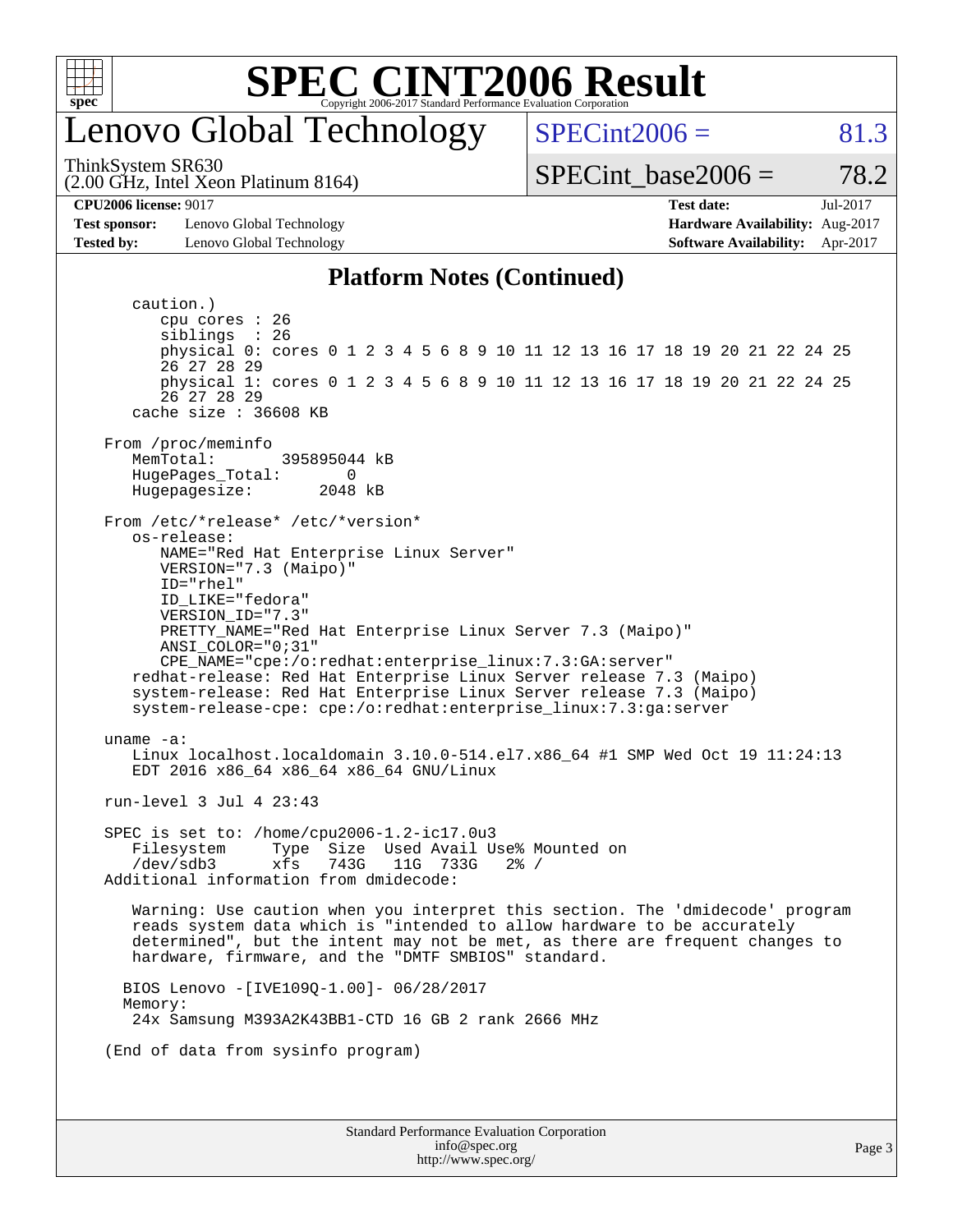

# enovo Global Technology

 $SPECint2006 = 81.3$  $SPECint2006 = 81.3$ 

(2.00 GHz, Intel Xeon Platinum 8164) ThinkSystem SR630

SPECint base2006 =  $78.2$ 

**[Test sponsor:](http://www.spec.org/auto/cpu2006/Docs/result-fields.html#Testsponsor)** Lenovo Global Technology **[Hardware Availability:](http://www.spec.org/auto/cpu2006/Docs/result-fields.html#HardwareAvailability)** Aug-2017 **[Tested by:](http://www.spec.org/auto/cpu2006/Docs/result-fields.html#Testedby)** Lenovo Global Technology **[Software Availability:](http://www.spec.org/auto/cpu2006/Docs/result-fields.html#SoftwareAvailability)** Apr-2017

**[CPU2006 license:](http://www.spec.org/auto/cpu2006/Docs/result-fields.html#CPU2006license)** 9017 **[Test date:](http://www.spec.org/auto/cpu2006/Docs/result-fields.html#Testdate)** Jul-2017

#### **[General Notes](http://www.spec.org/auto/cpu2006/Docs/result-fields.html#GeneralNotes)**

Environment variables set by runspec before the start of the run: KMP AFFINITY = "granularity=fine, compact,  $0,3$ " LD\_LIBRARY\_PATH = "/home/cpu2006-1.2-ic17.0u3/lib/ia32:/home/cpu2006-1.2-ic17.0u3/lib/intel64:/home/cpu2006-1.2-ic17.0u3/sh10.2" OMP\_NUM\_THREADS = "52"

 Binaries compiled on a system with 1x Intel Core i7-4790 CPU + 32GB RAM memory using Redhat Enterprise Linux 7.2 Transparent Huge Pages enabled by default. Filesystem page cache cleared with: shell invocation of 'sync; echo 3 > /proc/sys/vm/drop\_caches' prior to run

### **[Base Compiler Invocation](http://www.spec.org/auto/cpu2006/Docs/result-fields.html#BaseCompilerInvocation)**

[C benchmarks](http://www.spec.org/auto/cpu2006/Docs/result-fields.html#Cbenchmarks): [icc -m64](http://www.spec.org/cpu2006/results/res2017q4/cpu2006-20170918-49575.flags.html#user_CCbase_intel_icc_64bit_bda6cc9af1fdbb0edc3795bac97ada53)

[C++ benchmarks:](http://www.spec.org/auto/cpu2006/Docs/result-fields.html#CXXbenchmarks) [icpc -m64](http://www.spec.org/cpu2006/results/res2017q4/cpu2006-20170918-49575.flags.html#user_CXXbase_intel_icpc_64bit_fc66a5337ce925472a5c54ad6a0de310)

### **[Base Portability Flags](http://www.spec.org/auto/cpu2006/Docs/result-fields.html#BasePortabilityFlags)**

 400.perlbench: [-DSPEC\\_CPU\\_LP64](http://www.spec.org/cpu2006/results/res2017q4/cpu2006-20170918-49575.flags.html#b400.perlbench_basePORTABILITY_DSPEC_CPU_LP64) [-DSPEC\\_CPU\\_LINUX\\_X64](http://www.spec.org/cpu2006/results/res2017q4/cpu2006-20170918-49575.flags.html#b400.perlbench_baseCPORTABILITY_DSPEC_CPU_LINUX_X64) 401.bzip2: [-DSPEC\\_CPU\\_LP64](http://www.spec.org/cpu2006/results/res2017q4/cpu2006-20170918-49575.flags.html#suite_basePORTABILITY401_bzip2_DSPEC_CPU_LP64) 403.gcc: [-DSPEC\\_CPU\\_LP64](http://www.spec.org/cpu2006/results/res2017q4/cpu2006-20170918-49575.flags.html#suite_basePORTABILITY403_gcc_DSPEC_CPU_LP64) 429.mcf: [-DSPEC\\_CPU\\_LP64](http://www.spec.org/cpu2006/results/res2017q4/cpu2006-20170918-49575.flags.html#suite_basePORTABILITY429_mcf_DSPEC_CPU_LP64) 445.gobmk: [-DSPEC\\_CPU\\_LP64](http://www.spec.org/cpu2006/results/res2017q4/cpu2006-20170918-49575.flags.html#suite_basePORTABILITY445_gobmk_DSPEC_CPU_LP64) 456.hmmer: [-DSPEC\\_CPU\\_LP64](http://www.spec.org/cpu2006/results/res2017q4/cpu2006-20170918-49575.flags.html#suite_basePORTABILITY456_hmmer_DSPEC_CPU_LP64) 458.sjeng: [-DSPEC\\_CPU\\_LP64](http://www.spec.org/cpu2006/results/res2017q4/cpu2006-20170918-49575.flags.html#suite_basePORTABILITY458_sjeng_DSPEC_CPU_LP64) 462.libquantum: [-DSPEC\\_CPU\\_LP64](http://www.spec.org/cpu2006/results/res2017q4/cpu2006-20170918-49575.flags.html#suite_basePORTABILITY462_libquantum_DSPEC_CPU_LP64) [-DSPEC\\_CPU\\_LINUX](http://www.spec.org/cpu2006/results/res2017q4/cpu2006-20170918-49575.flags.html#b462.libquantum_baseCPORTABILITY_DSPEC_CPU_LINUX) 464.h264ref: [-DSPEC\\_CPU\\_LP64](http://www.spec.org/cpu2006/results/res2017q4/cpu2006-20170918-49575.flags.html#suite_basePORTABILITY464_h264ref_DSPEC_CPU_LP64) 471.omnetpp: [-DSPEC\\_CPU\\_LP64](http://www.spec.org/cpu2006/results/res2017q4/cpu2006-20170918-49575.flags.html#suite_basePORTABILITY471_omnetpp_DSPEC_CPU_LP64) 473.astar: [-DSPEC\\_CPU\\_LP64](http://www.spec.org/cpu2006/results/res2017q4/cpu2006-20170918-49575.flags.html#suite_basePORTABILITY473_astar_DSPEC_CPU_LP64) 483.xalancbmk: [-DSPEC\\_CPU\\_LP64](http://www.spec.org/cpu2006/results/res2017q4/cpu2006-20170918-49575.flags.html#suite_basePORTABILITY483_xalancbmk_DSPEC_CPU_LP64) [-DSPEC\\_CPU\\_LINUX](http://www.spec.org/cpu2006/results/res2017q4/cpu2006-20170918-49575.flags.html#b483.xalancbmk_baseCXXPORTABILITY_DSPEC_CPU_LINUX)

### **[Base Optimization Flags](http://www.spec.org/auto/cpu2006/Docs/result-fields.html#BaseOptimizationFlags)**

[C benchmarks](http://www.spec.org/auto/cpu2006/Docs/result-fields.html#Cbenchmarks):

[-xCORE-AVX2](http://www.spec.org/cpu2006/results/res2017q4/cpu2006-20170918-49575.flags.html#user_CCbase_f-xCORE-AVX2) [-ipo](http://www.spec.org/cpu2006/results/res2017q4/cpu2006-20170918-49575.flags.html#user_CCbase_f-ipo) [-O3](http://www.spec.org/cpu2006/results/res2017q4/cpu2006-20170918-49575.flags.html#user_CCbase_f-O3) [-no-prec-div](http://www.spec.org/cpu2006/results/res2017q4/cpu2006-20170918-49575.flags.html#user_CCbase_f-no-prec-div) [-parallel](http://www.spec.org/cpu2006/results/res2017q4/cpu2006-20170918-49575.flags.html#user_CCbase_f-parallel) [-qopt-prefetch](http://www.spec.org/cpu2006/results/res2017q4/cpu2006-20170918-49575.flags.html#user_CCbase_f-qopt-prefetch) [-auto-p32](http://www.spec.org/cpu2006/results/res2017q4/cpu2006-20170918-49575.flags.html#user_CCbase_f-auto-p32)

[C++ benchmarks:](http://www.spec.org/auto/cpu2006/Docs/result-fields.html#CXXbenchmarks)

[-xCORE-AVX2](http://www.spec.org/cpu2006/results/res2017q4/cpu2006-20170918-49575.flags.html#user_CXXbase_f-xCORE-AVX2) [-ipo](http://www.spec.org/cpu2006/results/res2017q4/cpu2006-20170918-49575.flags.html#user_CXXbase_f-ipo) [-O3](http://www.spec.org/cpu2006/results/res2017q4/cpu2006-20170918-49575.flags.html#user_CXXbase_f-O3) [-no-prec-div](http://www.spec.org/cpu2006/results/res2017q4/cpu2006-20170918-49575.flags.html#user_CXXbase_f-no-prec-div) [-qopt-prefetch](http://www.spec.org/cpu2006/results/res2017q4/cpu2006-20170918-49575.flags.html#user_CXXbase_f-qopt-prefetch) [-auto-p32](http://www.spec.org/cpu2006/results/res2017q4/cpu2006-20170918-49575.flags.html#user_CXXbase_f-auto-p32) [-Wl,-z,muldefs](http://www.spec.org/cpu2006/results/res2017q4/cpu2006-20170918-49575.flags.html#user_CXXbase_link_force_multiple1_74079c344b956b9658436fd1b6dd3a8a) [-L/sh10.2 -lsmartheap64](http://www.spec.org/cpu2006/results/res2017q4/cpu2006-20170918-49575.flags.html#user_CXXbase_SmartHeap64_63911d860fc08c15fa1d5bf319b9d8d5)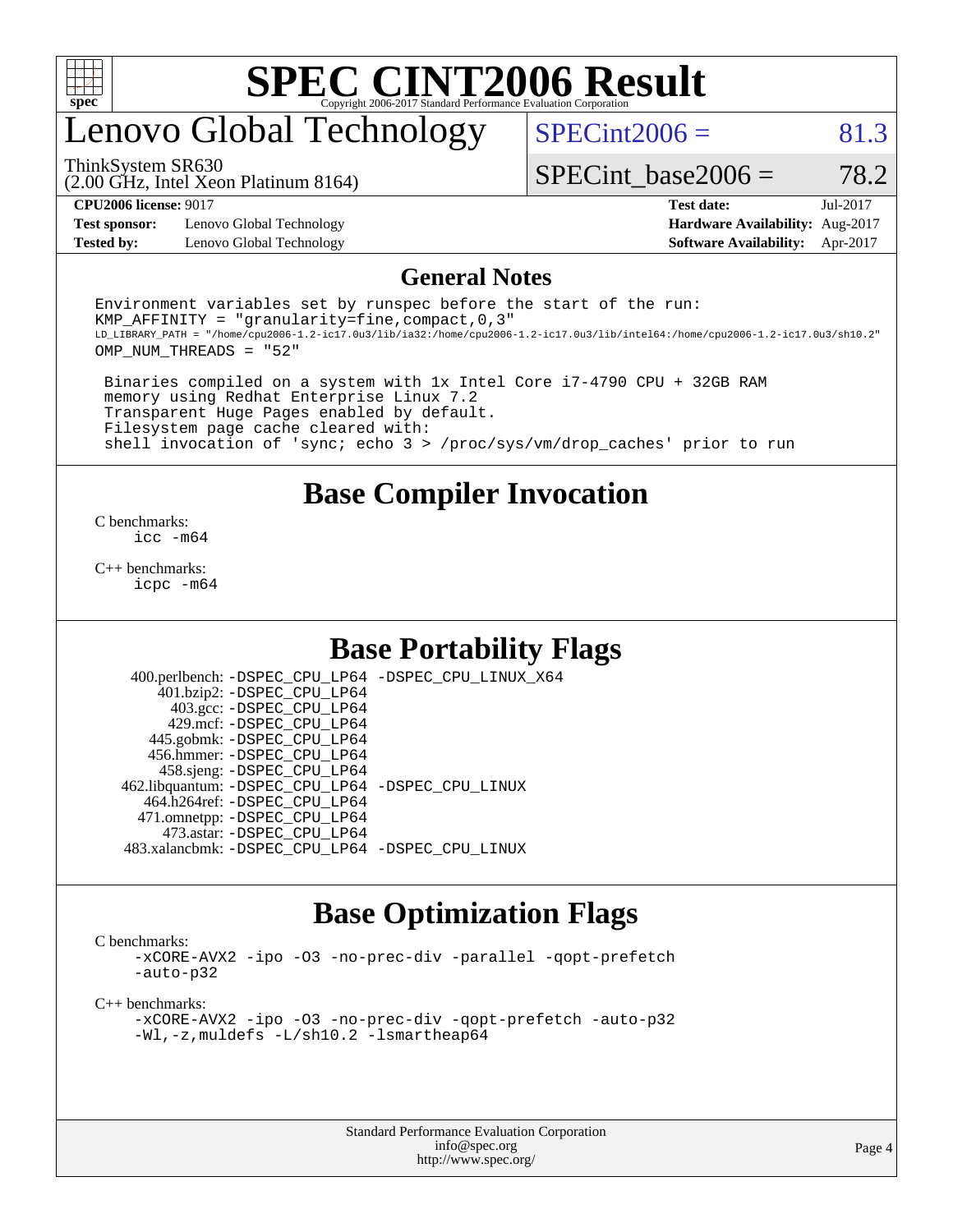

# enovo Global Technology

ThinkSystem SR630

 $SPECint2006 = 81.3$  $SPECint2006 = 81.3$ 

(2.00 GHz, Intel Xeon Platinum 8164)

**[Test sponsor:](http://www.spec.org/auto/cpu2006/Docs/result-fields.html#Testsponsor)** Lenovo Global Technology **[Hardware Availability:](http://www.spec.org/auto/cpu2006/Docs/result-fields.html#HardwareAvailability)** Aug-2017 **[Tested by:](http://www.spec.org/auto/cpu2006/Docs/result-fields.html#Testedby)** Lenovo Global Technology **[Software Availability:](http://www.spec.org/auto/cpu2006/Docs/result-fields.html#SoftwareAvailability)** Apr-2017

SPECint base2006 =  $78.2$ **[CPU2006 license:](http://www.spec.org/auto/cpu2006/Docs/result-fields.html#CPU2006license)** 9017 **[Test date:](http://www.spec.org/auto/cpu2006/Docs/result-fields.html#Testdate)** Jul-2017

### **[Base Other Flags](http://www.spec.org/auto/cpu2006/Docs/result-fields.html#BaseOtherFlags)**

[C benchmarks](http://www.spec.org/auto/cpu2006/Docs/result-fields.html#Cbenchmarks):

403.gcc: [-Dalloca=\\_alloca](http://www.spec.org/cpu2006/results/res2017q4/cpu2006-20170918-49575.flags.html#b403.gcc_baseEXTRA_CFLAGS_Dalloca_be3056838c12de2578596ca5467af7f3)

## **[Peak Compiler Invocation](http://www.spec.org/auto/cpu2006/Docs/result-fields.html#PeakCompilerInvocation)**

[C benchmarks \(except as noted below\)](http://www.spec.org/auto/cpu2006/Docs/result-fields.html#Cbenchmarksexceptasnotedbelow):

[icc -m64](http://www.spec.org/cpu2006/results/res2017q4/cpu2006-20170918-49575.flags.html#user_CCpeak_intel_icc_64bit_bda6cc9af1fdbb0edc3795bac97ada53)

400.perlbench: [icc -m32 -L/opt/intel/compilers\\_and\\_libraries\\_2017/linux/lib/ia32](http://www.spec.org/cpu2006/results/res2017q4/cpu2006-20170918-49575.flags.html#user_peakCCLD400_perlbench_intel_icc_c29f3ff5a7ed067b11e4ec10a03f03ae)

445.gobmk: [icc -m32 -L/opt/intel/compilers\\_and\\_libraries\\_2017/linux/lib/ia32](http://www.spec.org/cpu2006/results/res2017q4/cpu2006-20170918-49575.flags.html#user_peakCCLD445_gobmk_intel_icc_c29f3ff5a7ed067b11e4ec10a03f03ae)

[C++ benchmarks \(except as noted below\):](http://www.spec.org/auto/cpu2006/Docs/result-fields.html#CXXbenchmarksexceptasnotedbelow)

[icc -m32 -L/opt/intel/compilers\\_and\\_libraries\\_2017/linux/lib/ia32](http://www.spec.org/cpu2006/results/res2017q4/cpu2006-20170918-49575.flags.html#user_CXXpeak_intel_icc_c29f3ff5a7ed067b11e4ec10a03f03ae)

473.astar: [icpc -m64](http://www.spec.org/cpu2006/results/res2017q4/cpu2006-20170918-49575.flags.html#user_peakCXXLD473_astar_intel_icpc_64bit_fc66a5337ce925472a5c54ad6a0de310)

### **[Peak Portability Flags](http://www.spec.org/auto/cpu2006/Docs/result-fields.html#PeakPortabilityFlags)**

 400.perlbench: [-D\\_FILE\\_OFFSET\\_BITS=64](http://www.spec.org/cpu2006/results/res2017q4/cpu2006-20170918-49575.flags.html#user_peakPORTABILITY400_perlbench_file_offset_bits_64_438cf9856305ebd76870a2c6dc2689ab) [-DSPEC\\_CPU\\_LINUX\\_IA32](http://www.spec.org/cpu2006/results/res2017q4/cpu2006-20170918-49575.flags.html#b400.perlbench_peakCPORTABILITY_DSPEC_CPU_LINUX_IA32) 401.bzip2: [-DSPEC\\_CPU\\_LP64](http://www.spec.org/cpu2006/results/res2017q4/cpu2006-20170918-49575.flags.html#suite_peakPORTABILITY401_bzip2_DSPEC_CPU_LP64) 403.gcc: [-DSPEC\\_CPU\\_LP64](http://www.spec.org/cpu2006/results/res2017q4/cpu2006-20170918-49575.flags.html#suite_peakPORTABILITY403_gcc_DSPEC_CPU_LP64) 429.mcf: [-DSPEC\\_CPU\\_LP64](http://www.spec.org/cpu2006/results/res2017q4/cpu2006-20170918-49575.flags.html#suite_peakPORTABILITY429_mcf_DSPEC_CPU_LP64) 445.gobmk: [-D\\_FILE\\_OFFSET\\_BITS=64](http://www.spec.org/cpu2006/results/res2017q4/cpu2006-20170918-49575.flags.html#user_peakPORTABILITY445_gobmk_file_offset_bits_64_438cf9856305ebd76870a2c6dc2689ab) 456.hmmer: [-DSPEC\\_CPU\\_LP64](http://www.spec.org/cpu2006/results/res2017q4/cpu2006-20170918-49575.flags.html#suite_peakPORTABILITY456_hmmer_DSPEC_CPU_LP64) 458.sjeng: [-DSPEC\\_CPU\\_LP64](http://www.spec.org/cpu2006/results/res2017q4/cpu2006-20170918-49575.flags.html#suite_peakPORTABILITY458_sjeng_DSPEC_CPU_LP64) 462.libquantum: [-DSPEC\\_CPU\\_LP64](http://www.spec.org/cpu2006/results/res2017q4/cpu2006-20170918-49575.flags.html#suite_peakPORTABILITY462_libquantum_DSPEC_CPU_LP64) [-DSPEC\\_CPU\\_LINUX](http://www.spec.org/cpu2006/results/res2017q4/cpu2006-20170918-49575.flags.html#b462.libquantum_peakCPORTABILITY_DSPEC_CPU_LINUX) 464.h264ref: [-DSPEC\\_CPU\\_LP64](http://www.spec.org/cpu2006/results/res2017q4/cpu2006-20170918-49575.flags.html#suite_peakPORTABILITY464_h264ref_DSPEC_CPU_LP64) 471.omnetpp: [-D\\_FILE\\_OFFSET\\_BITS=64](http://www.spec.org/cpu2006/results/res2017q4/cpu2006-20170918-49575.flags.html#user_peakPORTABILITY471_omnetpp_file_offset_bits_64_438cf9856305ebd76870a2c6dc2689ab) 473.astar: [-DSPEC\\_CPU\\_LP64](http://www.spec.org/cpu2006/results/res2017q4/cpu2006-20170918-49575.flags.html#suite_peakPORTABILITY473_astar_DSPEC_CPU_LP64) 483.xalancbmk: [-D\\_FILE\\_OFFSET\\_BITS=64](http://www.spec.org/cpu2006/results/res2017q4/cpu2006-20170918-49575.flags.html#user_peakPORTABILITY483_xalancbmk_file_offset_bits_64_438cf9856305ebd76870a2c6dc2689ab) [-DSPEC\\_CPU\\_LINUX](http://www.spec.org/cpu2006/results/res2017q4/cpu2006-20170918-49575.flags.html#b483.xalancbmk_peakCXXPORTABILITY_DSPEC_CPU_LINUX)

### **[Peak Optimization Flags](http://www.spec.org/auto/cpu2006/Docs/result-fields.html#PeakOptimizationFlags)**

[C benchmarks](http://www.spec.org/auto/cpu2006/Docs/result-fields.html#Cbenchmarks):

 400.perlbench: [-prof-gen](http://www.spec.org/cpu2006/results/res2017q4/cpu2006-20170918-49575.flags.html#user_peakPASS1_CFLAGSPASS1_LDCFLAGS400_perlbench_prof_gen_e43856698f6ca7b7e442dfd80e94a8fc)(pass 1) [-prof-use](http://www.spec.org/cpu2006/results/res2017q4/cpu2006-20170918-49575.flags.html#user_peakPASS2_CFLAGSPASS2_LDCFLAGS400_perlbench_prof_use_bccf7792157ff70d64e32fe3e1250b55)(pass 2) [-xCORE-AVX2](http://www.spec.org/cpu2006/results/res2017q4/cpu2006-20170918-49575.flags.html#user_peakPASS2_CFLAGSPASS2_LDCFLAGS400_perlbench_f-xCORE-AVX2)(pass 2) [-par-num-threads=1](http://www.spec.org/cpu2006/results/res2017q4/cpu2006-20170918-49575.flags.html#user_peakPASS1_CFLAGSPASS1_LDCFLAGS400_perlbench_par_num_threads_786a6ff141b4e9e90432e998842df6c2)(pass 1) [-ipo](http://www.spec.org/cpu2006/results/res2017q4/cpu2006-20170918-49575.flags.html#user_peakPASS2_CFLAGSPASS2_LDCFLAGS400_perlbench_f-ipo)(pass 2) [-O3](http://www.spec.org/cpu2006/results/res2017q4/cpu2006-20170918-49575.flags.html#user_peakPASS2_CFLAGSPASS2_LDCFLAGS400_perlbench_f-O3)(pass 2) [-no-prec-div](http://www.spec.org/cpu2006/results/res2017q4/cpu2006-20170918-49575.flags.html#user_peakPASS2_CFLAGSPASS2_LDCFLAGS400_perlbench_f-no-prec-div)(pass 2) [-qopt-prefetch](http://www.spec.org/cpu2006/results/res2017q4/cpu2006-20170918-49575.flags.html#user_peakCOPTIMIZE400_perlbench_f-qopt-prefetch)

 401.bzip2: [-prof-gen](http://www.spec.org/cpu2006/results/res2017q4/cpu2006-20170918-49575.flags.html#user_peakPASS1_CFLAGSPASS1_LDCFLAGS401_bzip2_prof_gen_e43856698f6ca7b7e442dfd80e94a8fc)(pass 1) [-prof-use](http://www.spec.org/cpu2006/results/res2017q4/cpu2006-20170918-49575.flags.html#user_peakPASS2_CFLAGSPASS2_LDCFLAGS401_bzip2_prof_use_bccf7792157ff70d64e32fe3e1250b55)(pass 2) [-xCORE-AVX2](http://www.spec.org/cpu2006/results/res2017q4/cpu2006-20170918-49575.flags.html#user_peakPASS2_CFLAGSPASS2_LDCFLAGS401_bzip2_f-xCORE-AVX2)(pass 2)  $-par-num-threads=1(pass 1) -ipo(pass 2) -O3(pass 2)$  $-par-num-threads=1(pass 1) -ipo(pass 2) -O3(pass 2)$  $-par-num-threads=1(pass 1) -ipo(pass 2) -O3(pass 2)$  $-par-num-threads=1(pass 1) -ipo(pass 2) -O3(pass 2)$  $-par-num-threads=1(pass 1) -ipo(pass 2) -O3(pass 2)$  $-par-num-threads=1(pass 1) -ipo(pass 2) -O3(pass 2)$ [-no-prec-div](http://www.spec.org/cpu2006/results/res2017q4/cpu2006-20170918-49575.flags.html#user_peakCOPTIMIZEPASS2_CFLAGSPASS2_LDCFLAGS401_bzip2_f-no-prec-div) [-auto-ilp32](http://www.spec.org/cpu2006/results/res2017q4/cpu2006-20170918-49575.flags.html#user_peakCOPTIMIZE401_bzip2_f-auto-ilp32) [-qopt-prefetch](http://www.spec.org/cpu2006/results/res2017q4/cpu2006-20170918-49575.flags.html#user_peakCOPTIMIZE401_bzip2_f-qopt-prefetch)

Continued on next page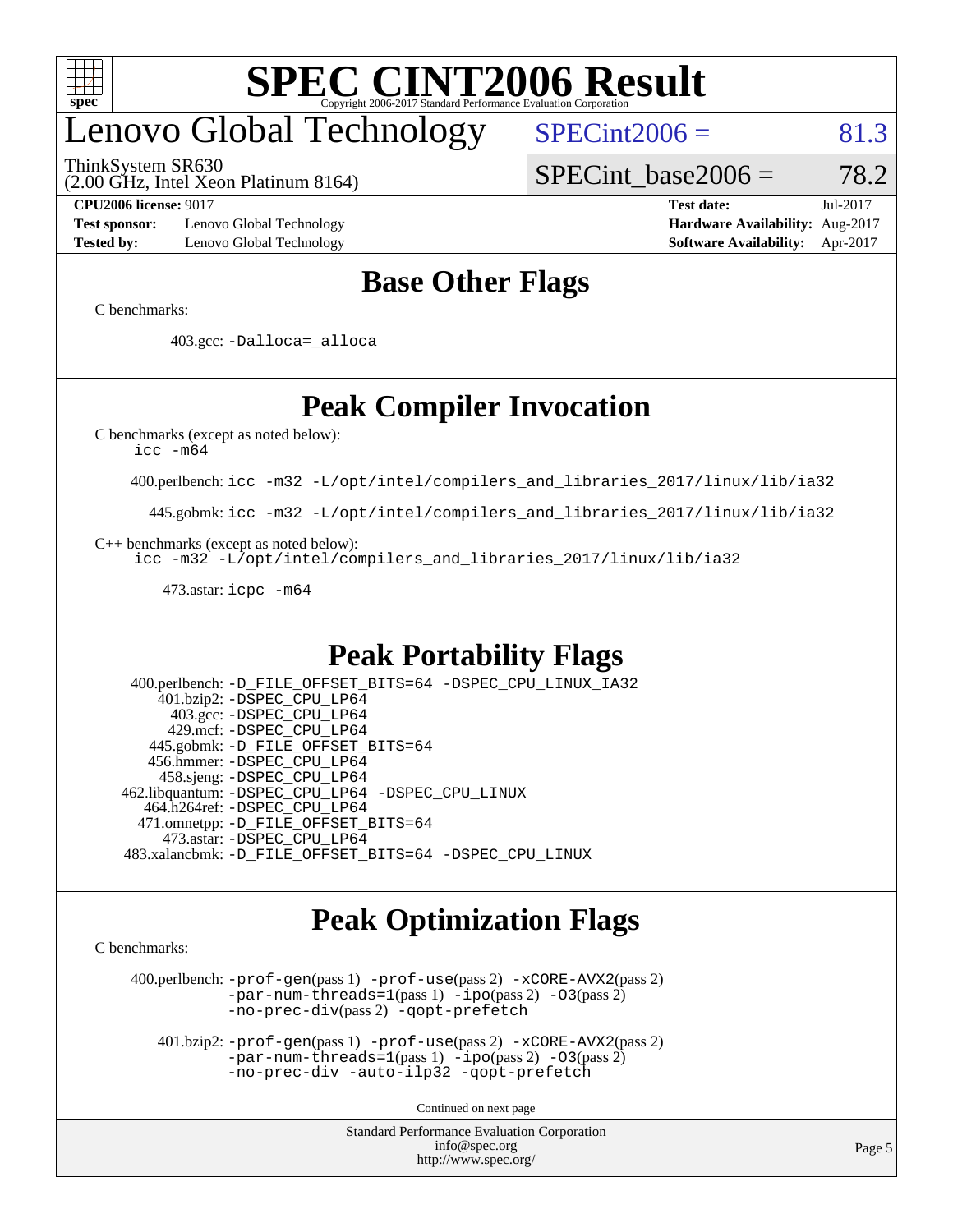

## enovo Global Technology

ThinkSystem SR630

 $SPECint2006 = 81.3$  $SPECint2006 = 81.3$ 

(2.00 GHz, Intel Xeon Platinum 8164)

SPECint base2006 =  $78.2$ 

**[Test sponsor:](http://www.spec.org/auto/cpu2006/Docs/result-fields.html#Testsponsor)** Lenovo Global Technology **[Hardware Availability:](http://www.spec.org/auto/cpu2006/Docs/result-fields.html#HardwareAvailability)** Aug-2017 **[Tested by:](http://www.spec.org/auto/cpu2006/Docs/result-fields.html#Testedby)** Lenovo Global Technology **[Software Availability:](http://www.spec.org/auto/cpu2006/Docs/result-fields.html#SoftwareAvailability)** Apr-2017

**[CPU2006 license:](http://www.spec.org/auto/cpu2006/Docs/result-fields.html#CPU2006license)** 9017 **[Test date:](http://www.spec.org/auto/cpu2006/Docs/result-fields.html#Testdate)** Jul-2017

## **[Peak Optimization Flags \(Continued\)](http://www.spec.org/auto/cpu2006/Docs/result-fields.html#PeakOptimizationFlags)**

| $403.\text{sec}: -x \text{CORE-AVX2}$ -ipo -03 -no-prec-div -inline-calloc<br>-gopt-malloc-options=3 -auto-ilp32                                                                                                              |  |
|-------------------------------------------------------------------------------------------------------------------------------------------------------------------------------------------------------------------------------|--|
| 429.mcf: -xCORE-AVX2 -ipo -03 -no-prec-div -parallel<br>-gopt-prefetch -auto-p32                                                                                                                                              |  |
| 445.gobmk: -prof-gen(pass 1) -prof-use(pass 2) -xCORE-AVX2(pass 2)<br>$-par-num-threads=1(pass 1) -ipo(pass 2) -03(pass 2)$<br>$-no-prec-div(pass 2)$                                                                         |  |
| $456.$ hmmer: basepeak = yes                                                                                                                                                                                                  |  |
| 458.sjeng: -prof-gen(pass 1) -prof-use(pass 2) -xCORE-AVX2(pass 2)<br>$-par-num-threads=1(pass 1) -ipo(pass 2) -03(pass 2)$<br>-no-prec-div(pass 2) -unroll4                                                                  |  |
| $462$ .libquantum: basepeak = yes                                                                                                                                                                                             |  |
| $464.h264$ ref: basepeak = yes                                                                                                                                                                                                |  |
| $C_{++}$ benchmarks:                                                                                                                                                                                                          |  |
| 471.omnetpp: -prof-gen(pass 1) -prof-use(pass 2) -xCORE-AVX2(pass 2)<br>$-par-num-threads=1(pass 1) -ipo(pass 2) -03(pass 2)$<br>-no-prec-div(pass 2) -qopt-ra-region-strategy=block<br>-Wl,-z, muldefs -L/sh10.2 -lsmartheap |  |
| 473.astar: -xCORE-AVX2 -ipo -03 -no-prec-div -qopt-prefetch<br>-auto-p32 -Wl,-z, muldefs -L/sh10.2 -lsmartheap64                                                                                                              |  |
| 483.xalancbmk:-xCORE-AVX2 -ipo -03 -no-prec-div -qopt-prefetch<br>-Wl,-z, muldefs -L/sh10.2 -lsmartheap                                                                                                                       |  |

## **[Peak Other Flags](http://www.spec.org/auto/cpu2006/Docs/result-fields.html#PeakOtherFlags)**

[C benchmarks](http://www.spec.org/auto/cpu2006/Docs/result-fields.html#Cbenchmarks):

403.gcc: [-Dalloca=\\_alloca](http://www.spec.org/cpu2006/results/res2017q4/cpu2006-20170918-49575.flags.html#b403.gcc_peakEXTRA_CFLAGS_Dalloca_be3056838c12de2578596ca5467af7f3)

The flags files that were used to format this result can be browsed at <http://www.spec.org/cpu2006/flags/Intel-ic17.0-official-linux64-revF.html> <http://www.spec.org/cpu2006/flags/Lenovo-Platform-Flags-V1.2-SKL-C.20171004.html>

You can also download the XML flags sources by saving the following links:

<http://www.spec.org/cpu2006/flags/Intel-ic17.0-official-linux64-revF.xml> <http://www.spec.org/cpu2006/flags/Lenovo-Platform-Flags-V1.2-SKL-C.20171004.xml>